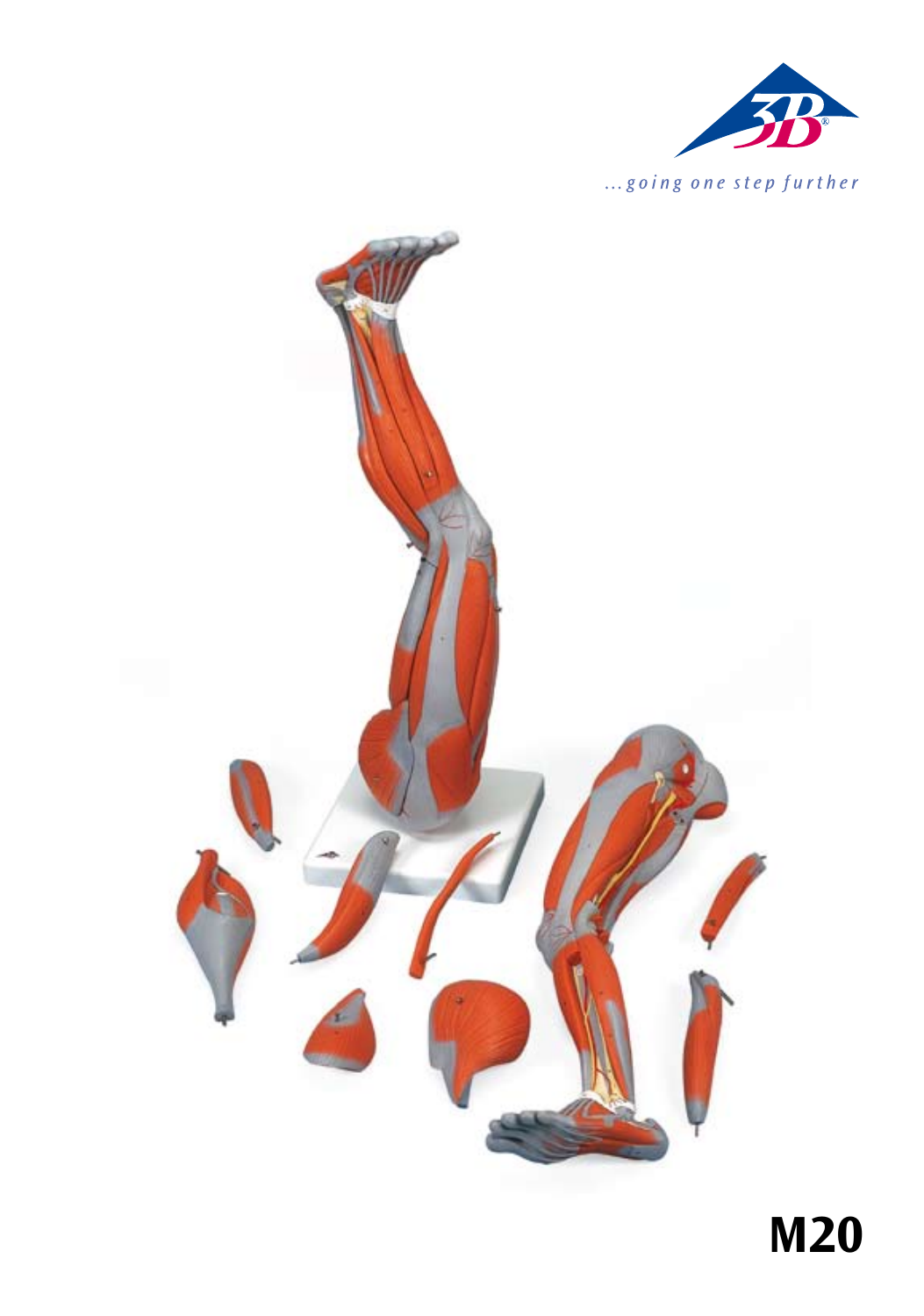### *Latin*

# **Extremitas Inferior**

- 1 Femur, caput
- 2 Trochanter major
- 3 Patella
- 4 Tibia
- 5 Fibula
- 6 Malleolus medialis
- 7 Malleolus lateralis
- 8 Os metatarsale I
- 9 Calcaneus
- 10 Tendo calcanei

# **Musculi**

- 11 M. gluteus maximus
- 12 M. gluteus medius
- 13 M. piriformis
- 14 M. gemellus superior
- 15 M. obturatorius internus
- 16 M gemellus inferior
- 17 M. quadratus femoris
- 18 M. tensor fasciae latae 19 Tractus iliotibialis
- 20 M. rectus femoris
- 21 M. vastus lateralis.
- 22 M. vastus intermedius
- 23 M. vastus medialis
- 24 M. sartorius
- 25 M. iliopsoas
- 26 M. adductor longus
- 27 M. gracilis
- 28 M. adductor magnus
- 29 M. semimembranosus
- 30 M. semitendinosus
- 31 M. biceps femoris, caput longum
- 32 M. biceps femoris, caput breve
- 33 M. tibialis anterior
- 34 M. extensor digitorum longus pedis
- 35 M. fibularis (peroneus) longus
- 36 M. fibularis (peroneus) brevis
- 37 M. gastrocnemius, caput laterale
- 38 M. gastrocnemius, caput mediale
- 39 M. soleus
- 40 M. tibialis posterior
- 41 M. popliteus
- 42 M. flexor digitorum longus pedis
- 43 M. flexor hallucis longus
- 44 M. extensor hallucis longus
- 45 M. extensor hallucis brevis
- 46 M. extensor digitorum brevis pedis
- 47 M. abductor digiti minimi pedis
- 48 M. flexor digiti minimi brevis pedis
- 49 M. flexor digitorum brevis pedis
- 50 M. lumbricalis pedis
- 51 M. flexor hallucis brevis
- 52 M. abductor hallucis
- 53 Mm. interossei dorsales pedis
- 54 M. rectus femoris, tendo
- 55 M. sartorius, tendo
- 56 Retinaculum musculorum extensorum inferius
- 57 Retinaculum musculorum fibularium (peroneorum) superius
- 58 Retinaculum musculorum fibularium (peroneorum) inferius
- 59 M. extensor hallucis longus, tendo
- 60 M. extensor digitorum longus pedis, tendines
- 61 M. fibularis (peroneus) brevis, tendo
- 62 M. fibularis (peroneus) longus, tendo
- 63 Aponeurosis plantaris

# **Vasa**

- 64 A. glutealis superior
- 65 A. glutealis inferior
- 66 A. circumflexa femoris medialis
- 67 A. femoralis
- 68 V. femoralis
- 69 A. circumflexa femorislateralis,ramus ascendens
- 69 A. circumflexa femoris lateralis, ramus asce<br>70 A. circumflexa femoris lateralis, ramus descendens
- 71 A. profunda femoris
- 72 A. poplitea
- 73 V. poplitea
- 74 A. superior medialis genus
- 75 A. superior lateralis genus
- 76 A. inferior medialis genus
- 77 A. inferior lateralis genus
- 78 A. tibialis posterior
- 79 V. tibialis posterior
- 80 A. tibialis anterior
- 81 A. fibularis
- 82 A. malleolaris anterior lateralis

# **Nervi**

- 83 N. ischiadicus
- 84 N. femoralis
- 85 N. tibialis
- 86 N. fibularis communis
- 87 N. fibularis profundus
- 88 N. fibularis superficialis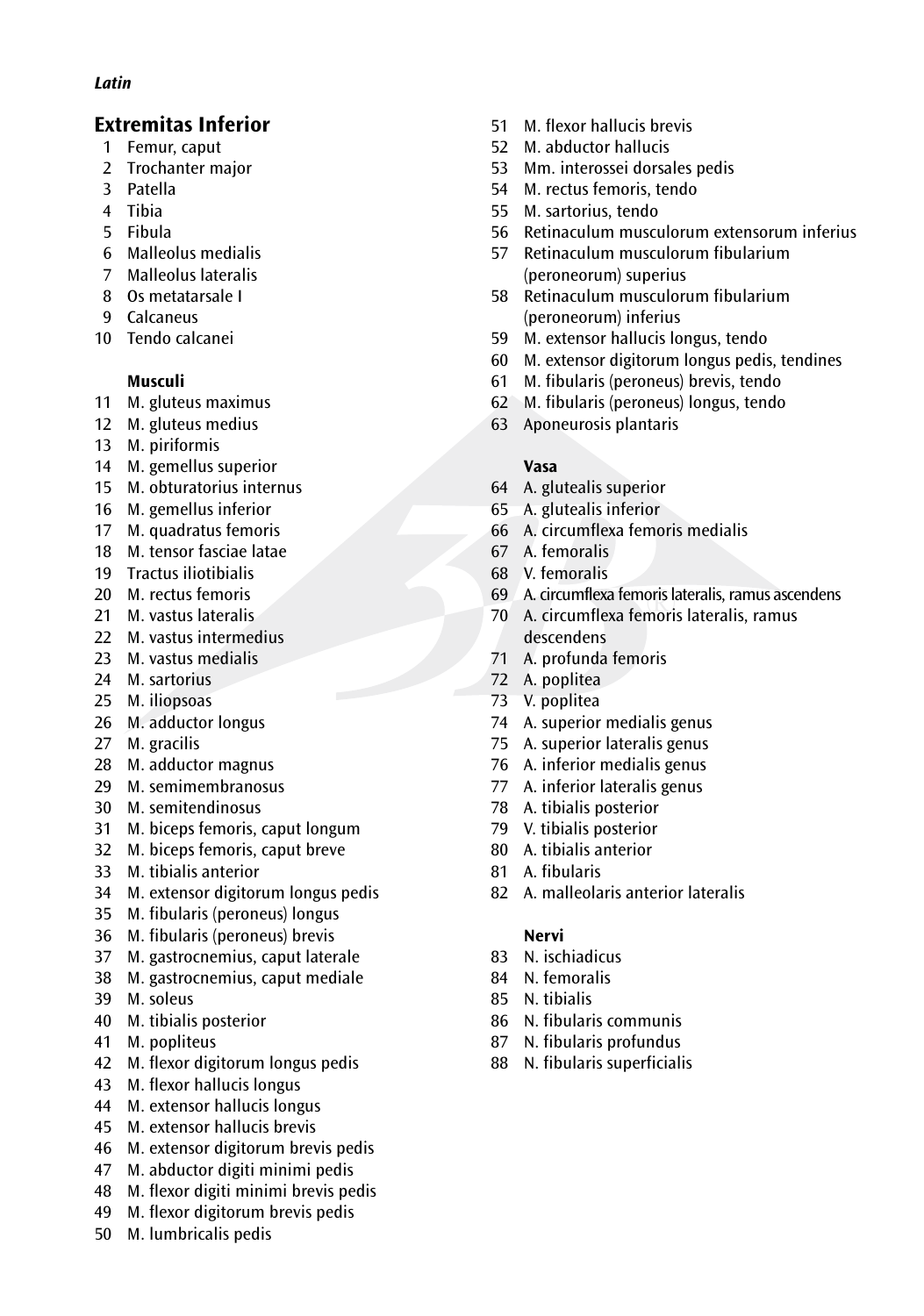# **Muscular Leg** *English*

# **Inferior extremity**

- 1 Head of femur (femoral head)<br>2 Greater trochanter
- Greater trochanter
- 3 Patella
- 4 Tibia (shin bone)
- 5 Fibula
- 6 Medial malleolus<br>7 Lateral malleolus
- 7 Lateral malleolus
- 8 Metatarsal bone I
- 9 Calcaneus (heel bone)
- 10 Heel tendon

# **Muscles**

- 11 Gluteus maximus muscle
- 12 Gluteus medius muscle
- 13 Piriformis muscle
- 14 Gemellus superior muscle
- 15 Obturator internus muscle
- 16 Gemellus inferior muscle
- 17 Quadratus femoris muscle
- 18 Tensor fasciae latae muscle
- 19 Iliotibial tract
- 20 Rectus femoris muscle
- 21 Vastus lateralis muscle
- 22 Vastus intermedius muscle
- 23 Vastus medialis muscle
- 24 Sartorius muscle
- 25 Iliopsoas muscle
- 26 Adductor longus muscle
- 27 Gracilis muscle
- 28 Adductor magnus muscle
- 29 Semimembranosus muscle
- 30 Semitendinosus muscle
- 31 Long head of biceps femoris muscle
- 32 Short head of biceps femoris muscle
- 33 Tibialis anterior muscle
- 34 Extensor digitorum longus muscle (of foot)
- 35 Peroneus longus muscle
- 36 Peroneus brevis muscle
- 37 Lateral (great) head of gastrocnemius muscle
- 38 Medial head of gastrocnemius muscle
- 39 Soleus muscle
- 40 Tibialis posterior muscle
- 41 Popliteus muscle
- 42 Flexor digitorum longus muscle
- 43 Flexor hallucis longus muscle
- 44 Extensor hallucis longus muscle
- 45 Extensor hallucis brevis muscle
- 46 Extensor digitorum brevis muscle of foot
- 47 Abductor digiti minimi muscle of foot
- 48 Flexor digiti minimi brevis muscle of foot
- 49 Flexor digitorum brevis muscle
- 50 Lumbrical muscle of foot
- 51 **Elexor hallucis brevis muscle**
- 52 Abductor hallucis muscle
- 53 Dorsal interosseous muscles of foot<br>54 Tendon of rectus femoris muscle
- Tendon of rectus femoris muscle
- 55 Tendon of sartorius muscle
- 56 Cruciate ligament of ankle
- 57 Superior peroneal retinaculum
- 58 Inferior peroneal retinaculum
- 59 Tendon of extensor hallucis longus muscle
- 60 Tendons of extensor digitorum longus pedis muscle
- 61 Tendon of peroneus brevis muscle
- 62 Tendon of peroneus longus muscle
- 63 Plantar aponeurosis

# **Vessels**

- 64 Superior gluteal artery
- 65 Inferior gluteal artery
- 66 Medial circumflex femoral artery
- 67 Femoral artery
- 68 Femoral vein
- 69 Ascending branch of medial circumflex femoral artery
- **EXECUTE:**<br>The Descending branch of lateral circumflex femoral artery
- 71 Deep femoral artery
- 72 Popliteal artery
- 73 Popliteal vein<br>74 Medial superie
- 74 Medial superior artery of knee<br>75 Lateral superior artery of knee
- Lateral superior artery of knee
- 76 Medial inferior artery of knee
- 77 Lateral inferior artery of knee
- 78 Posterior tibial artery
- 79 Posterior tibial vein
- 80 Anterior tibial artery
- 81 Fibular artery (peroneal artery)
- 82 Lateral anterior malleolar artery

# **Nerves**

- 83 Sciatic nerve
- 84 Femoral nerve
- 85 Tibial nerve
- 86 Common fibular nerve<br>87 Deen neroneal nerve
- Deep peroneal nerve
- 88 Superficial fibular nerve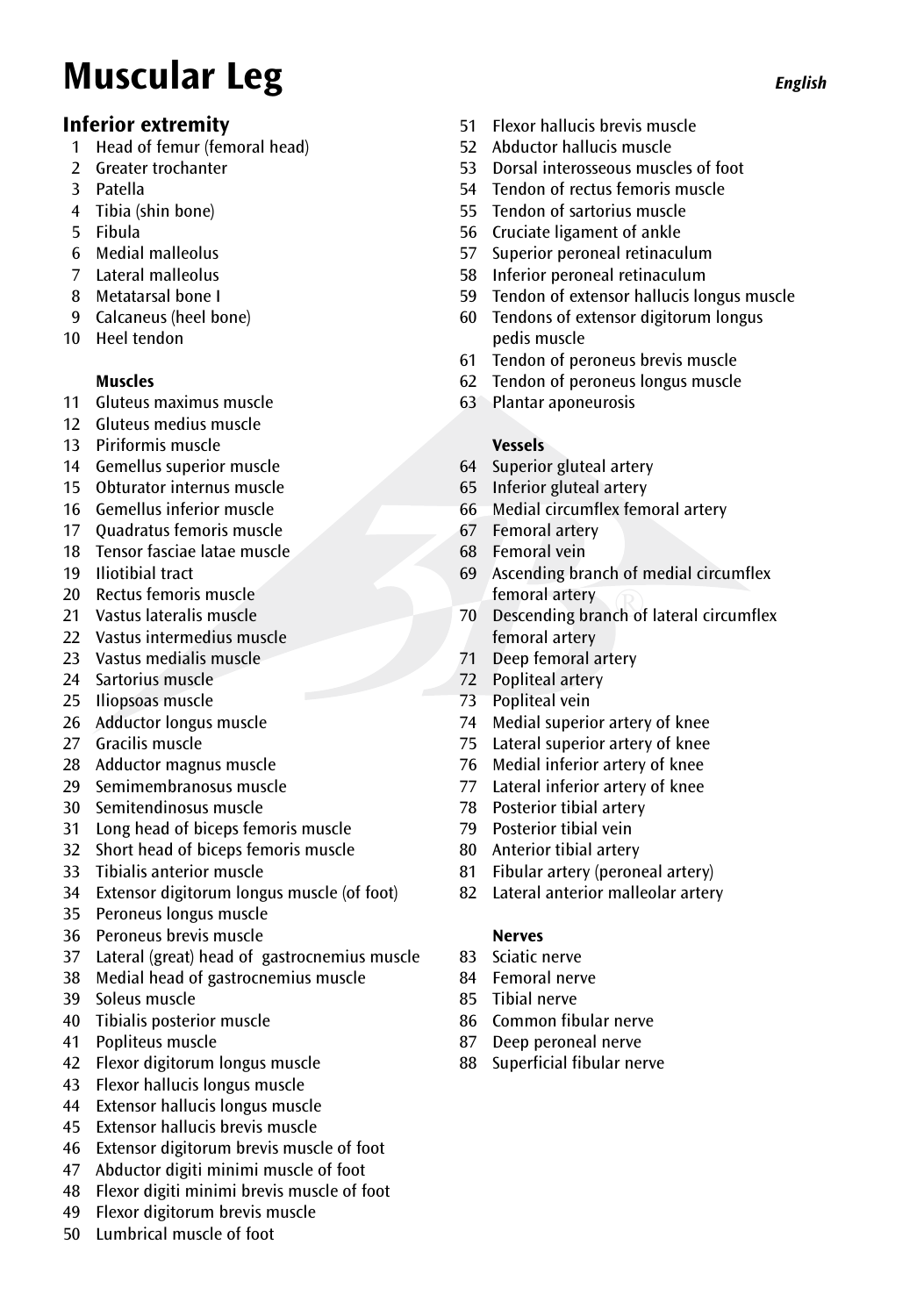# **Untere Extremität**

- 1 Oberschenkelkopf
- 2 Trochanter major (Großer Rollhügel)
- 3 Kniescheibe
- 4 Schienbein
- 5 Wadenbein
- 6 Innenknöchel
- 7 Außenknöchel
- 8 Mittelfußknochen I
- 9 Fersenbein
- 10 Achillessehne

# **Muskeln**

- 11 M. gluteus maximus (Großer Gesäßmuskel)
- 12 M. gluteus medius (Mittlerer Gesäßmuskel)
- 13 M. piriformis (Birnenmuskel)
- 14 M. gemellus superior (Oberer Zwillingsmuskel)
- 15 M. obturatorius internus
- 16 M. gemellus inferior (Unterer Zwillingsmuskel)
- 17 M. quadratus femoris
- 18 M. tensor fasciae latae
- 19 Tractus iliotibialis
- 20 M. rectus femoris
- 21 M. vastus lateralis
- 22 M. vastus intermedius
- 23 M. vastus medialis
- 24 M. sartorius
- 25 M. iliopsoas
- 26 M. adductor longus
- 27 M. gracilis
- 28 M. adductor magnus
- 29 M. semimembranosus
- 30 M. semitendinosus
- 31 M. biceps femoris, langer Kopf
- 32 M. biceps femoris, kurzer Kopf
- 33 M. tibialis anterior (Vorderer Schienbeinmuskel)
- 34 M. extensor digitorum longus pedis
- 35 M. fibularis longus (Langer Wadenbeinmuskel)
- 36 M. fibularis brevis (Kurzer Wadenbeinmuskel)
- 37 M. gastrocnemius, seitlicher Kopf
- 38 M. gastrocnemius, mittlerer Kopf
- 39 M. soleus
- 40 M. tibialis posterior (Hinterer Schienbeinmuskel)
- 41 M. popliteus (Kniekehlenmuskel)
- 42 M. flexor digitorum longus pedis
- 43 M. flexor hallucis longus
- 44 M. extensor hallucis longus
- 45 M. extensor hallucis brevis
- 46 M. extensor digitorum brevis pedis
- 47 M. abductor digiti minimi pedis
- 48 M. flexor digiti minimi brevis pedis
- 49 M. flexor digitorum brevis pedis
- 50 M. lumbricalis pedis
- 51 M. flexor hallucis brevis
- 52 M. abductor hallucis
- 53 Mm. interossei dorsales pedis
- 54 M. rectus femoris, Sehne
- 55 M. sartorius, Sehne
- 56 Retinaculum musculorum extensorum inferius
- 57 Retinaculum musculorum fibularium (peroneorum) superius
- 58 Retinaculum musculorum fibularium (peroneorum) inferius
- 59 M. extensor hallucis longus, Sehne
- 60 M. extensor digitorum longus pedis, Sehnen
- 61 M. fibularis (peroneus) brevis, Sehne
- 62 M. fibularis (peroneus) longus, Sehne
- 63 Sehnenplatte der Fußsohle

### **Gefäße**

- 64 A. glutealis superior
- 65 A. glutealis inferior
- 66 A. circumflexa femoris medialis
- 67 A. femoralis (Oberschenkelschlagader)
- 68 V. femoralis (Oberschenkelvene)
- ® 69 A. circumflexa femoris lateralis, aufsteigender Ast
- 70 A. circumflexa femoris lateralis, absteigender Ast
- 71 A. profunda femoris (Tiefe Oberschenkelarterie)
- 72 A. poplitea (Kniekehlenschlagader)
- 73 V. poplitea (Kniekehlenvene)
- 74 A. superior medialis genus
- 75 A. superior lateralis genus
- 76 A. inferior medialis genus
- 77 A. inferior lateralis genus
- 78 A. tibialis posterior (Hintere Schienbeinschlagader)
- 79 V. tibialis posterior (Hintere Schienbeinvene)
- 80 A. tibialis anterior (Vordere Schienbein- schlagader)
- 81 A. fibularis (Wadenbeinschlagader)
- 82 A. malleolaris anterior lateralis

### **Nerven**

- 83 Ischiasnerv
- 84 N. femoralis
- 85 N. tibialis (Schienbeinnerv)
- 86 N. fibularis communis (Gemeinsamer Wadenbeinnerv)
- 87 N. fibularis profundus (Tiefer Wadenbeinnerv)
- 88 N. fibularis superficialis (Oberflächlicher Wadenbeinnerv)

# *Deutsch* **Muskelbein**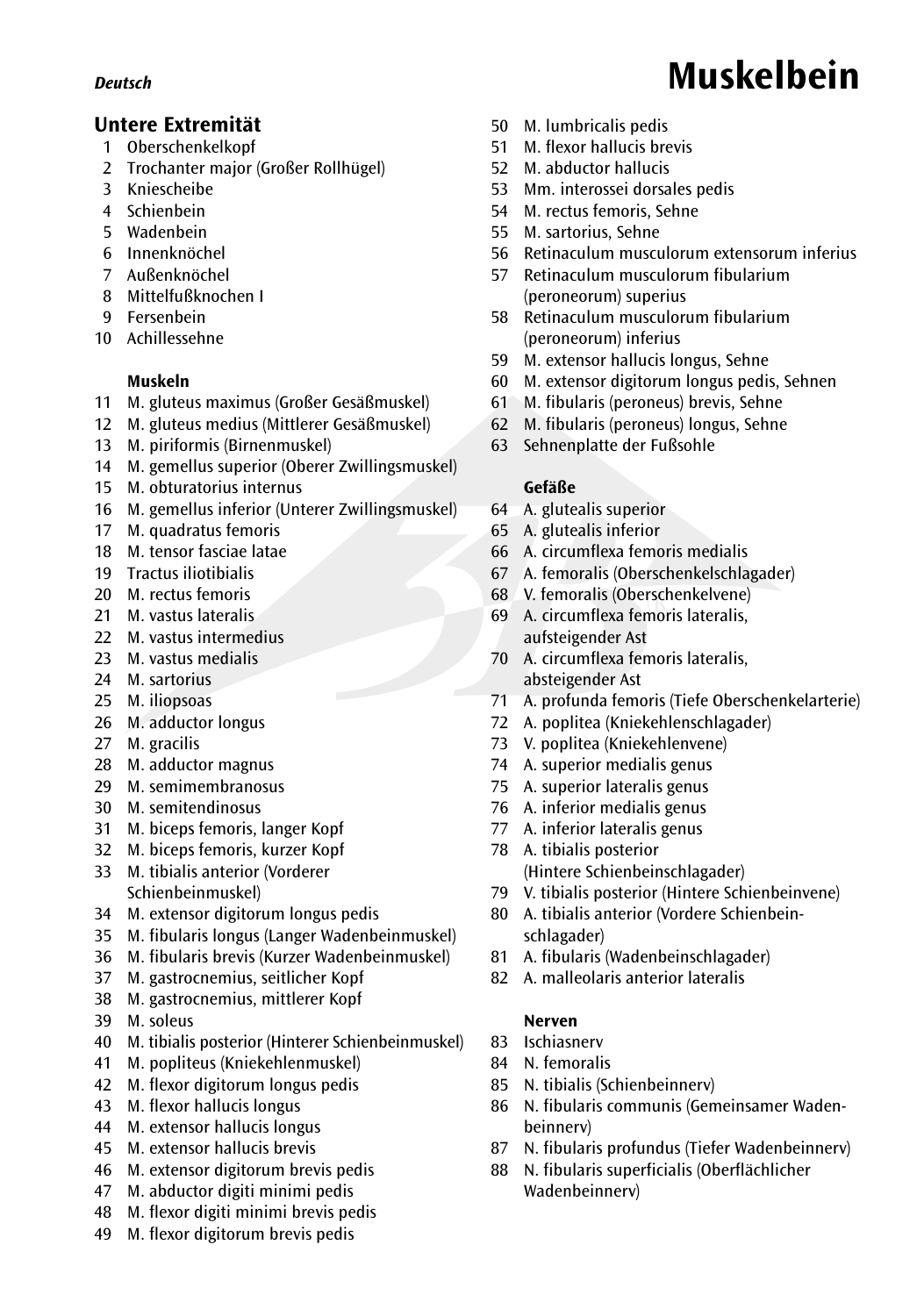# **Pierna con Músculos** *Español*

# **Extremidad inferior**

- 1 Fémur, cabeza
- 2 Trocánter mayor
- 3 Rótula
- 4 Tibia
- 5 Peroné
- 6 Maléolo medial
- 7 Maléolo lateral
- 8 Metatarsiano I
- 9 Calcáneo
- 10 Tendon calcáneo

# **Músculos**

- 11 M. glúteo mayor
- 12 M. glúteo medio
- 13 M. piriforme
- 14 M. gémino superior
- 15 M. obturador interno
- 16 M. gémino inferior
- 17 M. cuadrado femoral
- 18 M. tensor de la fascia lata
- 19 Tracto iliotibial
- 20 M. recto femoral
- 21 M. vasto lateral
- 22 M. crural
- 23 M. vasto medial
- 24 M. sartorio
- 25 M. iliopsoas
- 26 M. aproximador largo
- 27 M. grácil
- 28 M. aproximador mayor
- 29 M. semimembranoso
- 30 M. semitendinoso
- 31 M. bíceps femoral, cabeza larga
- 32 M. bíceps femoral, cabeza corta
- 33 M. tibial anterior
- 34 M. extensor largo de los dedos del pie
- 35 M. peroneo largo
- 36 M. peroneo corto
- 37 M. gastrocnemio, cabeza lateral
- 38 M. gastrocnemio, cabeza medial
- 39 M. sóleo
- 40 M. tibial posterior
- 41 M. poplíteo
- 42 M. flexor largo de los dedos del pie
- 43 M. flexor largo del dedo gordo
- 44 M. extensor largo del dedo gordo
- 45 M. extensor corto del dedo gordo
- 46 M. extensor corto de los dedos del pie
- 47 M. separador del dedo pequeño
- 48 M. flexor corto del dedo pequeño
- 49 M. flexor corto de los dedos del pie
- 50 M. lumbrical del pie
- 51 M. flexor corto del dedo cordo<br>52 M. separador del dedo del ded
- 52 M. separador del dedo del dedo gordo
- 53 Mm. interóseos dorsales del pie
- 54 M. recto anterior del muslo, tendón
- 55 M. sartorio tendón
- 56 Retináculo inferior de los músculos extensores
- 57 Retináculo superior de los músculos peroneos
- 58 Retináculo inferior de los músculos peroneos
- 59 M. extensor largo del dedo gordo, tendón
- 60 M. extensor común de los dedos del pie, tendones
- 61 M. peroneo corto, tendón
- 62 M. peroneo largo, tendón
- 63 Aponeurosis plantar

# **Vasos**

- 64 A. glútea superior
- 65 A. glútea inferior
- 66 A. circunfleja femoral medial
- 67 A. femoral
- 68 V. femoral
- 69 A. circunfleja femoral lateral, rama ascendente
- 70 ∣A. circunfleja femoral lateral, rama descendente<br>71 ∣A. femoral profunda
- 71 A. femoral profunda
- 72 A. poplítea
- 73 V. poplítea
- 74 A. superior medial de la rodilla
- 75 A. superior lateral de la rodilla
- 76 A. inferior medial de la rodilla
- 77 A. inferior lateral de la rodilla
- 78 A. tibial posterior
- 79 Vena tibial posterior
- 80 A. tibial anterior
- 81 A. peronea
- 82 A. maleolar anterior lateral

### **Nervios**

- 83 N. isquiático
- 84 N. femoral
- 85 N. tibial
- 86 N. peroneo común
- 87 N. peroneo profundo
- 88 N. peroneo superficial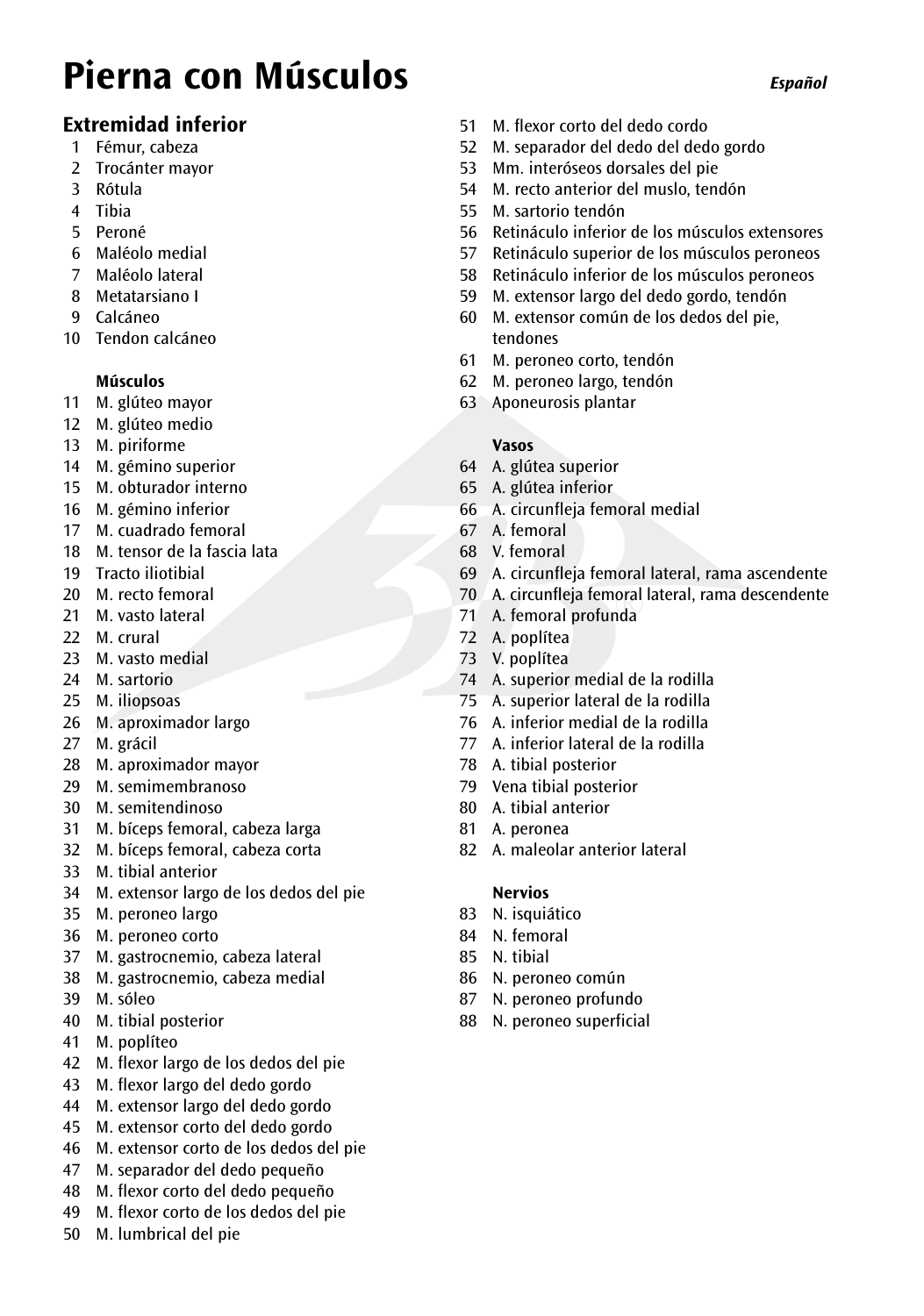# **Extrémités inférieur**

- 1 Fémur, tête
- 2 Grand trochanter
- 3 Patella
- 4 Tibia
- 5 Fibula
- 6 Malléole médiale
- 7 Malléole latérale
- 8 Os métatarsien I
- 9 Calcanéus
- 10 Tendon d'Achille

# **Muscles**

- 11 Muscle grand fessier
- 12 Muscle moven fessier
- 13 Muscle piriforme
- 14 Muscle jumeau supérieur
- 15 Muscle obturateur interne
- 16 Muscle jumeau inférieur
- 17 Muscle carré fémoral
- 18 Muscle tenseur du fascia lata
- 19 Tractus ilio-tibial
- 20 Muscle droit de la cuisse
- 21 Muscle vaste latéral
- 22 Muscle vaste intermédiaire
- 23 Muscle vaste médial
- 24 Muscle sartorius
- 25 Muscle ilio-psoas
- 26 Muscle long adducteur
- 27 Muscle gracile
- 28 Muscle grand adducteur
- 29 Muscle semi-membraneux
- 30 Muscle semi-tendineux
- 31 Muscle biceps fémoral, tête longue
- 32 Muscle biceps fémoral, tête courte
- 33 Muscle tibial antérieur
- 34 Muscle long extenseur des orteils
- 35 Muscle long fibulaire (péronier)
- 36 Muscle court fibulaire (péronier)
- 37 Muscle gastrocnémien, tête latérale
- 38 Muscle gastrocnémien, tête médiale
- 39 Muscle soléaire
- 40 Muscle tibial postérieur
- 41 Muscle poplité
- 42 Muscle long fléchisseur des orteils
- 43 Muscle long fléchisseur de l'hallux
- 44 Muscle long extenseur de l'hallux
- 45 Muscle court extenseur de l'hallux
- 46 Muscle court extenseur des orteils
- 47 Muscle abducteur du petit orteil
- 48 Muscle court fléchisseur du petit orteil
- 49 Muscle court fléchisseur des orteils
- 50 Muscle lombrical du pied

# *Français* **Muscles de la jambe**

- 51 Muscle court fléchisseur de l'hallux
- 52 Muscle abducteur de l'hallux
- 53 Muscles interosseux dorsaux du pied
- 54 M. fémoral droit, tendon
- 55 Tendon du muscle sartorius
- 56 Rétinaculum inférieur des extenseurs
- 57 Rétinaculum fibulaire supérieur
- 58 Rétinaculum fibulaire inférieur
- 59 Tendon du muscle long extenseur de l'hallux
- 60 M. extenseur long des orteils, tendons
- 61 Tendon du muscle court fibulaire (péronier)
- 62 Tendon du muscle long fibulaire (péronier)
- 63 Aponévrose plantaire

# **Vaisseau**

- 64 Artère glutéale supérieure
- 65 Artère glutéale inférieure
- 66 Artère circonflexe médiale de la cuisse
- 67 Artère fémorale
- 68 Veine fémorale
- 69 Artère circonflexe latérale de la cuisse, rameau ascendant
- ® 70 Artère circonflexe latérale de la cuisse, rameau descendant
- 71 Artère fémorale profonde
- 72 Artère poplitée
- 73 Veine poplitée
- 74 Artère médiale supérieure du genou
- 75 Artère latérale supérieure du genou
- 76 Artère médiale inférieure du genou
- 77 Artère latérale inférieure du genou
- 78 Artère tibiale postérieure
- 79 Veine tibiale postérieure
- 80 Artère tibiale antérieure
- 81 Artère fibulaire
- 82 Artère malléolaire antéro-latérale

### **Nerfs**

- 83 Nerf sciatique (ischiatique)
- 84 Nerf fémoral
- 85 Nerf tibial
- 86 Nerf fibulaire commun
- 87 Nerf fibulaire profond
- 88 Nerf fibulaire superficiel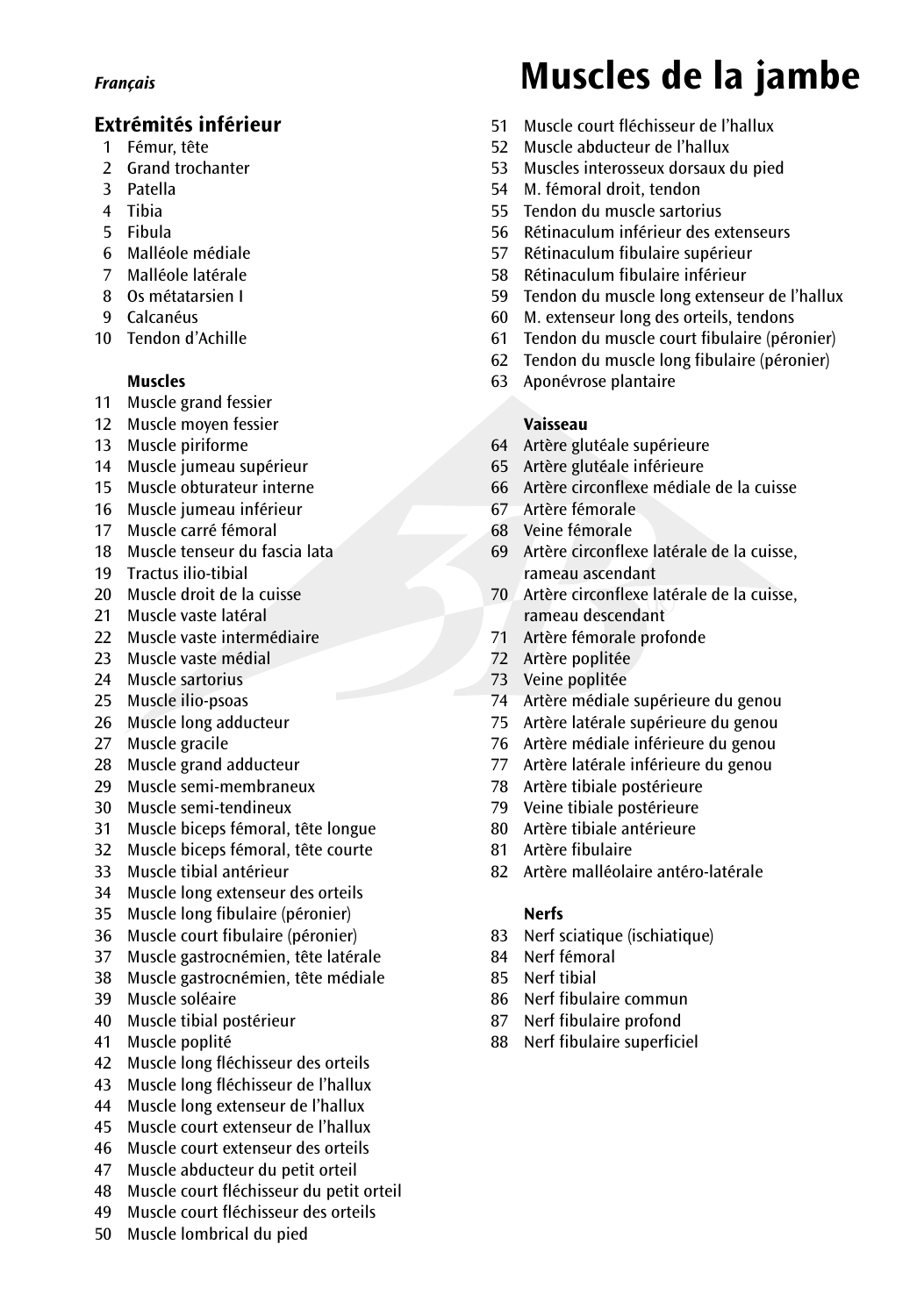# **Perna com músculos** *Português*

# **Extremidade inferior**

- 1 Cabeça do fêmur
- 2 Trocânter maior
- 3 Rótula (patela)
- 4 Tíbia
- 5 Fíbula (perônio)
- 6 Pescoço do martelo (colo do martelo)
- 7 Maléolo lateral (extramaléolo)
- 8 Osso do metatarso I
- 9 Osso do calcanhar
- 10 Tendão do calcâneo (tendão de Aquiles)

# **Músculos**

- 11 Músculo glúteo máximo
- 12 Músculo glúteo médio
- 13 Músculo piriforme
- 14 Músculo gêmeo superior
- 15 Músculo obturador interno
- 16 Músculo gêmeo inferior
- 17 Músculo quadrado da coxa
- 18 Músculo tensor da fáscia lata
- 19 Trato iliotibial (faixa de Maissiat)
- 20 Músculo reto da coxa
- 21 Músculo vasto lateral
- 22 Músculo vasto intermédio
- 23 Músculo vasto medial
- 24 Músculo sartório
- 25 Músculo iliopsoas
- 26 Músculo adutor longo
- 27 Músculo grácil
- 28 Músculo grande adutor
- 29 Músculo semimembranoso
- 30 Músculo semitendinoso
- 31 Cabeça longa do músculo bíceps da coxa
- 32 Cabeça curta do músculo bíceps femoral
- 33 Músculo tibial anterior
- 34 Músculo extensor longo dos artelhos
- 35 Músculo fibular longo (músculo peroneiro longo)
- 36 Músculo fibular breve (músculo peroneiro curto)
- 37 Cabeça lateral do músculo gastrocnêmio
- 38 Cabeça medial do músculo gastrocnêmio
- 39 Músculo solear
- 40 Músculo tibial posterior
- 41 Poplíteo
- 42 Músculo flexor longo dos dedos do pé
- 43 Músculo flexor longo do hálux
- 44 Músculo extensor longo do hálux
- 45 Músculo extensor curto do hálux<br>46 Músculo extensor curto dos artell
- Músculo extensor curto dos artelhos
- 47 Músculo abdutor do pequeno artelho
- 48 Músculo flexor curto do pequeno artelho
- 49 Músculo flexor curto dos artelhos
- 50 Músculo lumbrical do pé
- 51 Músculo flexor curto do hálux
- 52 Músculo abdutor do grande artelho
- 53 Músculos interósseos dorsais do pé
- 54 Tendão do músculo reto da coxa
- 55 Tendão do músculo sartório
- 56 Retináculo inferior dos músculos extensores
- 57 Retináculo superior dos músculos fibulares
- 58 Retináculo inferior dos músculos fibulares
- 59 Tendão do músculo extensor longo do hálux
- 60 Tendões do músculo extensor longo dos artelhos
- 61 Tendão do músculo fibular curto
- 62 Tendão do músculo fibular longo
- 63 Aponeurose plantar

# **Vasos**

- 64 Artéria glútea superior
- 65 Artéria isquiádica (artéria glútea inferior)
- 66 Artéria circunflexa medial da coxa
- 67 Artéria femoral
- 68 Veia femoral
- ® 69 Ramo ascendente da artéria circunflexa lateral da coxa
- 70 Ramo descendente da artéria circunflexa lateral da coxa
- 71 Artéria profunda da coxa
- 72 Artéria poplítea
- 73 Veia poplítea
- 74 Artéria supra-orbitária
- 75 Artéria genicular medial superior
- 76 Artéria genicular medial inferior
- 77 Artéria genicular lateral inferior
- 78 Artéria tibial posterior
- 79 Veia tibial posterior
- 80 Artéria tibial anterior<br>81 Artéria peropeira (arté
- Artéria peroneira (artéria fibular)
- 82 Artéria maleolar lateral anterior

# **Nervus**

- 83 Nervo isquiático
- 84 Nervo femoral (nervo crural anterior)
- 85 Nervo tibial
- 86 Nervo fibular comum
- 87 Nervo fibular profundo
- 88 Nervo fibular superficial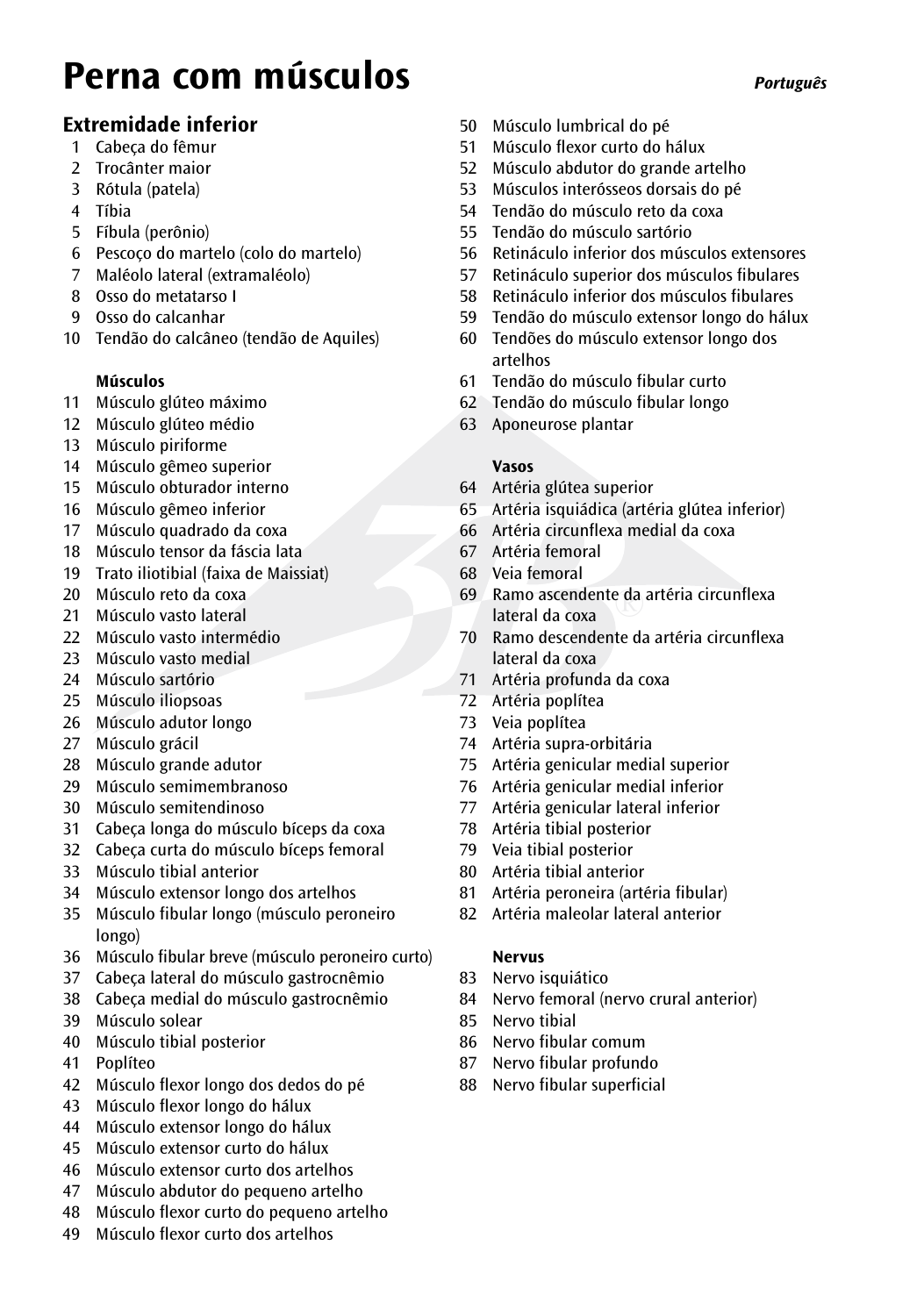# **Estremità inferiori**

- 1 Femore, testa
- 2 Trocantere grande
- 3 Rotula
- 4 Tibia
- 5 Peroneo
- 6 Malleolo mediale
- 7 Malleolo
- 8 Osso metatarsale I
- 9 Calcagno
- 10 Tendine del calcagno

# **Muscolos**

- 11 M. gluteo grande
- 12 M. gluteo medio
- 13 M. piriforme
- 14 M. gemello superiore
- 15 M. otturatore interno
- 16 M. gemello inferiore
- 17 M. quadrato del femore
- 18 M. tensore della fascia lata
- 19 Tratto iliotibiale
- 20 M. retto del femore
- 21 M. vasto
- 22 M. vasto intermedio
- 23 M. vasto mediale
- 24 M. sartorio
- 25 M. ileopsoas
- 26 M. adduttore lungo
- 27 M. gracile
- 28 M. adduttore grande
- 29 M. semimembranoso
- 30 M. semitendinoso
- 31 M. bicipite del femore, capo lungo
- 32 M. bicipite del femore, capo breve
- 33 M. tibiale anteriore
- 34 M. estensore lungo delle dita del piede
- 35 M. peroneo lungo
- 36 M. peroneo breve
- 37 M. gastrocnemico, capo laterale
- 38 M. gastrocnemico, capo mediale
- 39 M. soleo
- 40 M. tibiale posteriore
- 41 M. popliteo
- 42 M. flessore lungo delle dita del piede
- 43 M. flessore lungo dell'alluce
- 44 M. estensore lungo dell'alluce
- 45 M. estensore breve dell'alluce
- 46 M. estensore breve delle dita del piede
- 47 M. abduttore del dito mignolo del piede
- 48 M. flessore breve del dito mignolo del piede
- 49 M. flessore breve delle dita del piede
- 50 M. lombricale del piede

# *English Italiano* **Muscoli delle gamba**

- 51 M. flessore breve dell'alluce
- 52 M. abduttore dell'alluce
- 53 Mm. interossei dorsali del piede
- 54 Tendine del muscolo retto del femore
- 55 M. sartorio, tendine
- 56 Legamento muscolare estensore inferiore
- 57 Guaina fibrosa dei muscoli peronei superiori
- 58 Guaina fibrosa dei muscoli peronei inferiori
- 59 M. estensore lungo dell'alluce, tendine
- 60 Tendini del muscolo estensore delle dita del piede
- 61 M. peroneo breve, tendine
- 62 M. peroneo lungo, tendine
- 63 Aponeurosi plantare

# **Vasos**

- 64 A. glutea superiore
- 65 A. glutea inferiore
- 66 A. circonflessa femorale mediale
- 67 A. femorale
- 68 V. femorale
- 69 A. circonflessa femorale laterale, ramo ascendente
- ® 70 A. circonflessa femorale laterale, ramo discendente
- 71 A. profonda del femore
- 72 A. polplitea
- 73 V. poplitea
- 74 A. superiore mediale del ginocchio
- 75 A. superiore laterale del ginocchio
- 76 A. inferiore mediale del ginocchio
- 77 A. inferiore laterale del ginocchio
- 78 A. tibiale posteriore
- 79 V. tibiale posteriore
- 80 A. tibiale anteriore
- 81 A. fibulare
- 82 A. malleolare anteriore laterale

### **Nervos**

- 83 N. sciatico
- 84 N. femorale
- 85 N. tibiale
- 86 N. peroneo comune
- 87 N. peroneo profondo
- 88 N. peroneo superficiale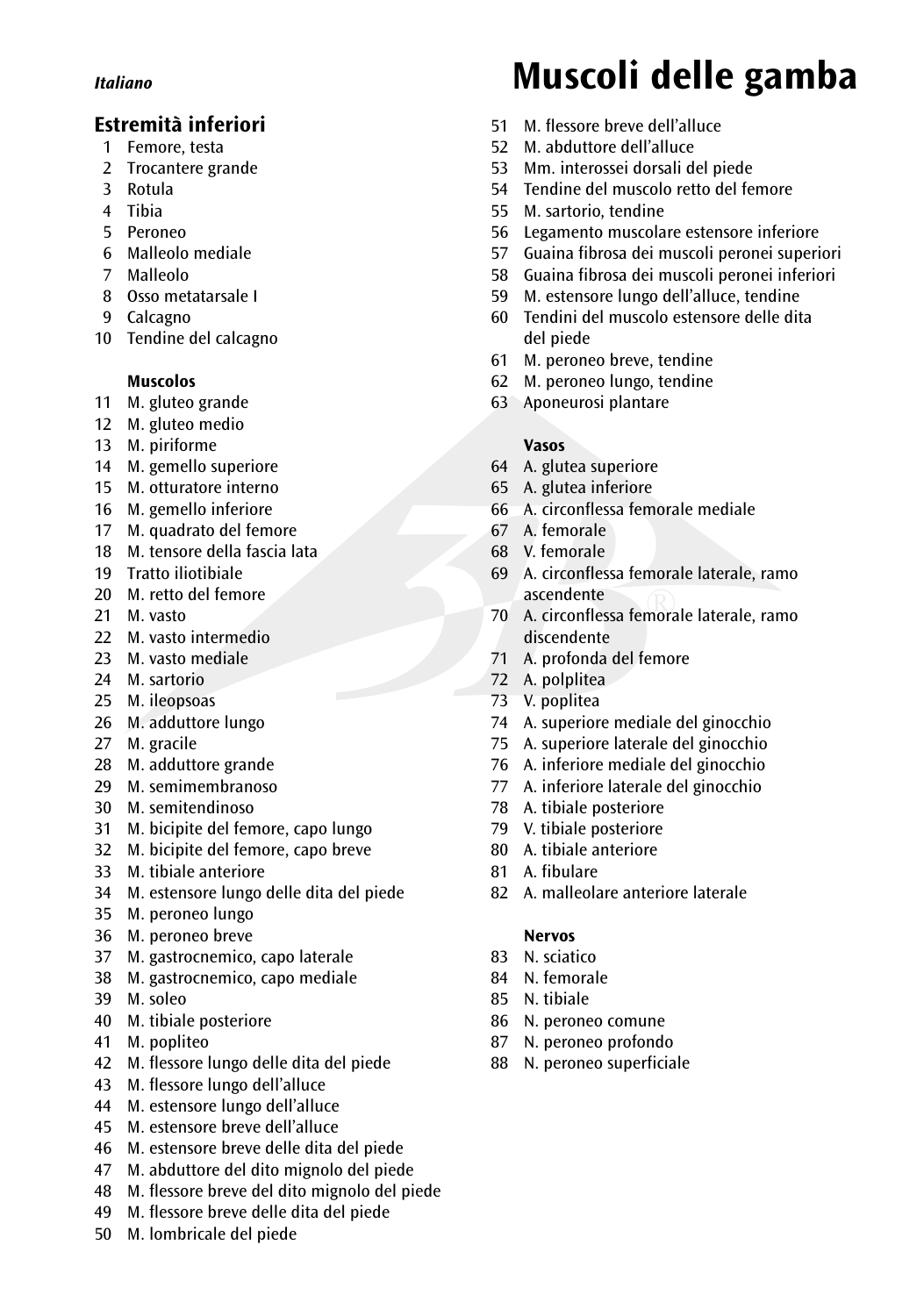# 下肢の筋

| 下肢             |               |
|----------------|---------------|
| 1              | 大腿骨,<br>骨頭    |
| $\overline{c}$ | 大転子           |
| 3              | 膝蓋(骨)         |
| 4              | 脛骨            |
| 5              | 腓骨            |
| 6              | ウチクルブシ<br>内果, |
| 7              | 外果、ソトクルブシ     |
| 8              | 第1中足骨         |
| 9              | 踵骨            |
| 10             | 踵骨腱           |
|                | 筋             |
| 11             | 大殿筋           |
| 12             | 中殿筋           |
| 13             | 梨状筋           |
| 14             | 上双子筋          |
| 15             | 内閉鎖筋          |
| 16             | 下双子筋          |
| 17             | 大腿方形筋         |
| 18             | 大腿筋膜張筋        |
| 19             | 腸脛靭帯          |
| 20             | 大腿直筋          |
| 21             | 外側広筋          |
| 22             | 中間広筋          |
| 23             | 内側広筋          |
| 24             | 縫工筋           |
| 25             | 腸腰筋           |
| 26             | 長内転筋          |
| 27             | 薄筋            |
| 28             | 大内転筋          |
| 29             | 半膜様筋          |
| 30             | 半腱様筋          |
| 31             | 大腿二頭筋,長頭      |
| 32             | 大腿二頭筋,短頭      |
| 33             | 前脛筋           |
| 34             | 長指伸筋          |
| 35             | 長腓骨筋          |
| 36             | 短腓骨筋          |
| 37             | 腓腹筋,外側頭       |
| 38             | 腓腹筋,内側頭       |
| 39             | ヒラメ筋          |
| 40             | 後脛筋           |
| 41             | 膝窩筋           |
| 42             | 長指屈筋          |
| 43             | 長母指屈筋         |
| 44             | 長母指伸筋         |
| 45             | 短母指伸筋         |
| 46             | 短指伸筋          |

47

48

小指外転筋

短小指屈筋

| 49 | 短指屈筋           |       |
|----|----------------|-------|
| 50 | 虫様筋            |       |
| 51 | 短母指屈筋          |       |
| 52 | 母指外転筋          |       |
| 53 | 背側骨間筋          |       |
| 54 | 大腿直筋の腱         |       |
| 55 | 縫工筋の腱          |       |
| 56 | 下伸筋支帯          |       |
| 57 | 上腓骨筋支帯         |       |
| 58 | 下腓骨筋支帯         |       |
| 59 | 長母指伸筋の腱        |       |
| 60 | 長指伸筋の腱         |       |
| 61 | 短腓骨筋の腱         |       |
| 62 | 長腓骨筋の腱         |       |
| 63 | 足底腱膜           |       |
|    | 血管             |       |
| 64 | 上殿動脈           |       |
| 65 | 下殿動脈           |       |
| 66 | 内側大腿回旋動脈       |       |
| 67 | 大腿動脈           |       |
| 68 | 大腿静脈           |       |
| 69 | 外側大腿回旋動脈,      | 内側上行枝 |
| 70 | 外側大腿回旋動脈.外側下行枝 |       |
| 71 | 大腿深動脈          |       |
| 72 | 膝窩動脈           |       |
| 73 | 膝窩静脈           |       |
| 74 | 内側上膝動脈         |       |
| 75 | 外側上膝動脈         |       |
| 76 | 内側下膝動脈         |       |
| 77 | 外側下膝動脈         |       |
| 78 | 後脛骨動脈          |       |
| 79 | 後脛骨静脈          |       |
| 80 | 前脛骨動脈          |       |
| 81 | 腓骨動脈           |       |
| 82 | 前外果動脈          |       |
|    | 神経             |       |
| 83 | 坐骨神経           |       |
| 84 | 大腿神経           |       |
| 85 | 脛骨神経           |       |
| 86 | 総腓骨神経          |       |
| 87 | 深腓骨神経          |       |
| 88 |                |       |
|    | 浅腓骨神経          |       |